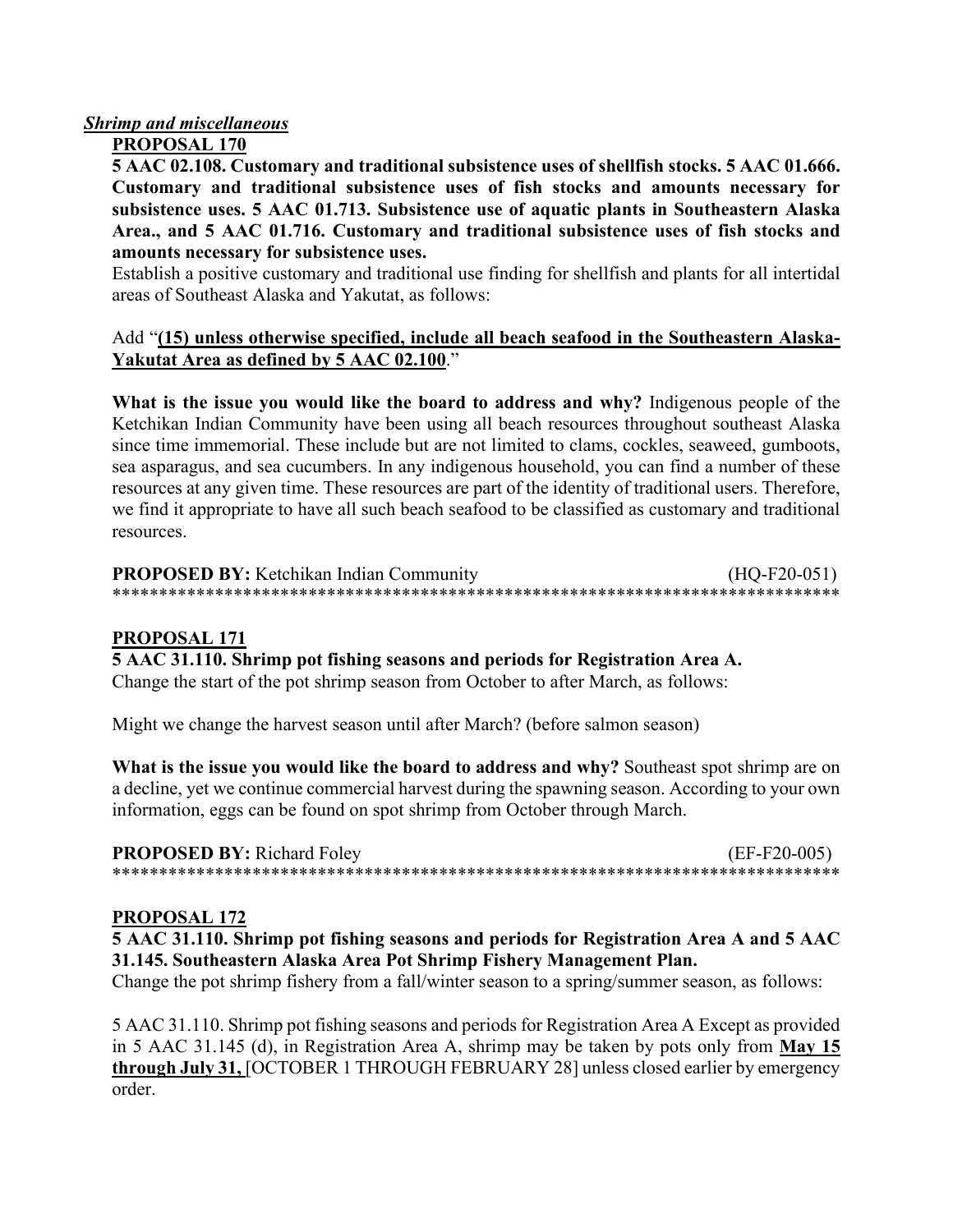5 AAC 31.145. (d) The commissioner may, by emergency order, open a shrimp fishing season from **October 1 through February 30 (winter season),**[MAY 15 THROUGH JULY 31 (SUMMER SEASON)] in a district where the guideline harvest range was not reached during the season specified in 5 AAC 31.110 **(Summer Season)** [(WINTER SEASON)].

**What is the issue you would like the board to address and why?** We hope to address the everdecreasing shrimp stocks and shorter and shorter commercial shrimping seasons in Southeast Alaska by moving the commercial shrimp opener from October to May when the shrimp no longer have eggs. If we continue to hold our commercial shrimp season at a time when a large percentage of the shrimp carry eggs, we can expect the stocks in Southeast Alaska to continue to decline. Canada, with its robust shrimp fishery, proves year after year that targeting the shrimp after they lay eggs is smart management. In the past, some permit holders have resisted this change, citing it would limit opportunity for those that participate in multiple fisheries. However, in recent years 95% of the harvest occurs in the first two-three weeks of fishing, making the conflict with other fisheries less of an issue.

Moving the fishery to the spring would enhance shrimp stocks and possibly lead to more fishing opportunity. ADFG staff have been very supportive of this move in the past saying: "Changing the initial season start date to May 15 would enhance biological conservation and fishery management. Fishing during this time period may allow for increased guideline harvest levels in the future because the fishery would occur before the high natural mortality periods of molting, mating, egg development, and egg extrusion. The current fall fishery occurs after these processes are complete. Fishing on the stock in the spring would also allow females carrying eggs in the fall to brood and hatch their eggs before being subject to fishing mortality, which may enhance long term stock resilience." (ADF&G 2017. Staff Comments)

Additional benefits would include:

1. Enhanced management of the fishery. Currently the October opener occurs too close to the survey to inform management for that season's fishery. Rev. Dec. 2019

2. More opportunity for a local Market. Regional processors and catcher/sellers have expressed interest in a spring fishery as the tourist season provides more customers and restaurants are wanting shrimp.

3. Safer weather and more participation opportunity for smaller boats

4. A more viable product for US markets. Eggs cause the shrimp to decompose more rapidly and the orange mess is a turnoff to the American consumer.

| <b>PROPOSED BY:</b> Sitka Fish and Game Advisory Committee | $(HQ-F20-085)$ |
|------------------------------------------------------------|----------------|
|                                                            |                |

## **PROPOSAL 173**

**5 AAC 31.110. Shrimp pot fishing seasons and periods for Registration Area A; and 5 AAC 31.145. Southeastern Alaska Area Pot Shrimp Fishery Management Plan.**

Change the pot shrimp fishery from a fall/winter season to a spring/summer season, as follows: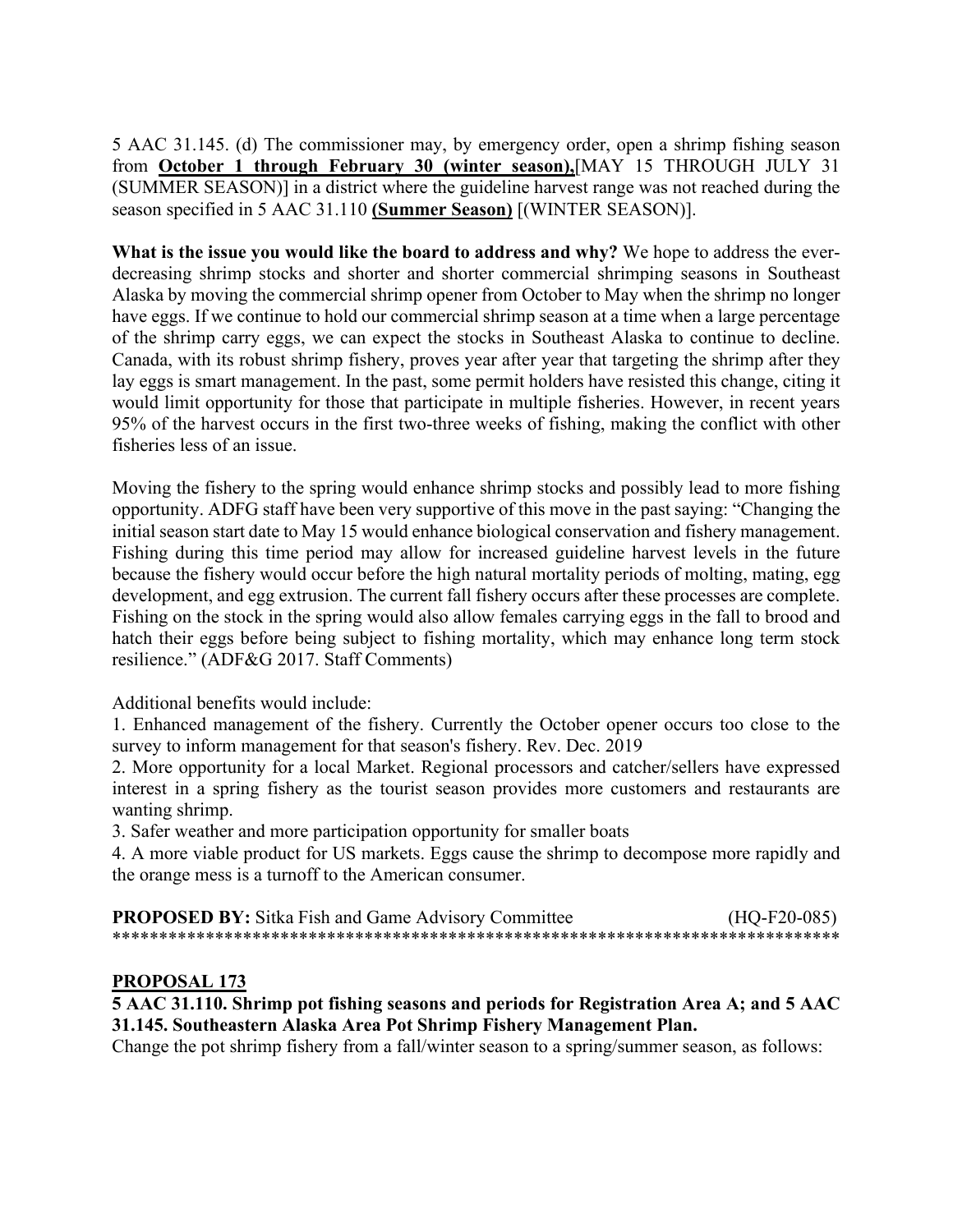5 AAC 31.110. Shrimp pot fishing seasons and periods for Registration Area A Except as provided in 5AAC 31.145 (d), in Registration Area A, shrimp may be taken by pots only from **May 21 through July 31** [OCTOBER 1 THROUGH FEBRUARY 28] unless closed earlier by emergency order.

## 5 AAC 31.145.

(d) The commissioner may, by emergency order, open a shrimp fishing season from **October 1 through February 30 (winter season),[**MAY 21 THROUGH JULY 31 (SUMMER SEASON) in a district where the guideline harvest range was not reached during the season specified in 5 AAC 31.110 **(Summer Season)** [(WINTER SEASON).

**What is the issue you would like the board to address and why?** We hope to address the everdecreasing shrimp stocks and shorter and shorter commercial shrimping seasons in Southeast Alaska by moving the commercial shrimp opener from October to May when the shrimp no longer have eggs. If the commercial shrimp season continues to be held at a time when a large percentage of the shrimp carry eggs, the stocks in Southeast Alaska may continue to decline. In the past, some permit holders have resisted this change, citing it would limit opportunity for those that participate in multiple fisheries. However, in recent years 95% of the harvest occurs in the first two-three weeks of fishing, making the conflict with other fisheries less of an issue.

Moving the fishery to the spring would enhance shrimp stocks and possibly lead to more fishing opportunity. ADF&G staff have been very supportive of this move in the past saying:

"Changing the initial season start date to May 15 would enhance biological conservation and fishery management. Fishing during this time period may allow for increased GHLs in the future because the fishery would occur before the high natural mortality periods of molting, mating, egg development, and egg extrusion. The current fall fishery occurs after these processes are complete. Fishing on the stock in the spring would also allow females carrying eggs in the fall to brood and hatch their eggs before being subject to fishing mortality, which may enhance long term stock resilience." (ADF&G 2017 Staff Comments)

In their consideration of moving the commercial shrimp season opening to May 15, however, ADF&G staff failed to realize that a May 15 opening would create a serious conflict with the long established spring brown bear hunting season for resident and guided non-resident bear hunters. Moving this season opening to May 21 would eliminate most, if not all of this conflict.

Additional benefits of a spring opening would include:

- Enhanced management of the fishery. Currently the October opener occurs too close to the survey to inform management for that season's fishery
- More opportunity for a local Market. Regional processors and catcher/sellers have expressed interest in a spring fishery as the tourist season provides more customers and restaurants are wanting shrimp.
- Safer weather and more participation opportunity for smaller boats
- A more viable product for US markets. Eggs cause the shrimp to decompose more rapidly and the orange mess is a turn off to the American consumer.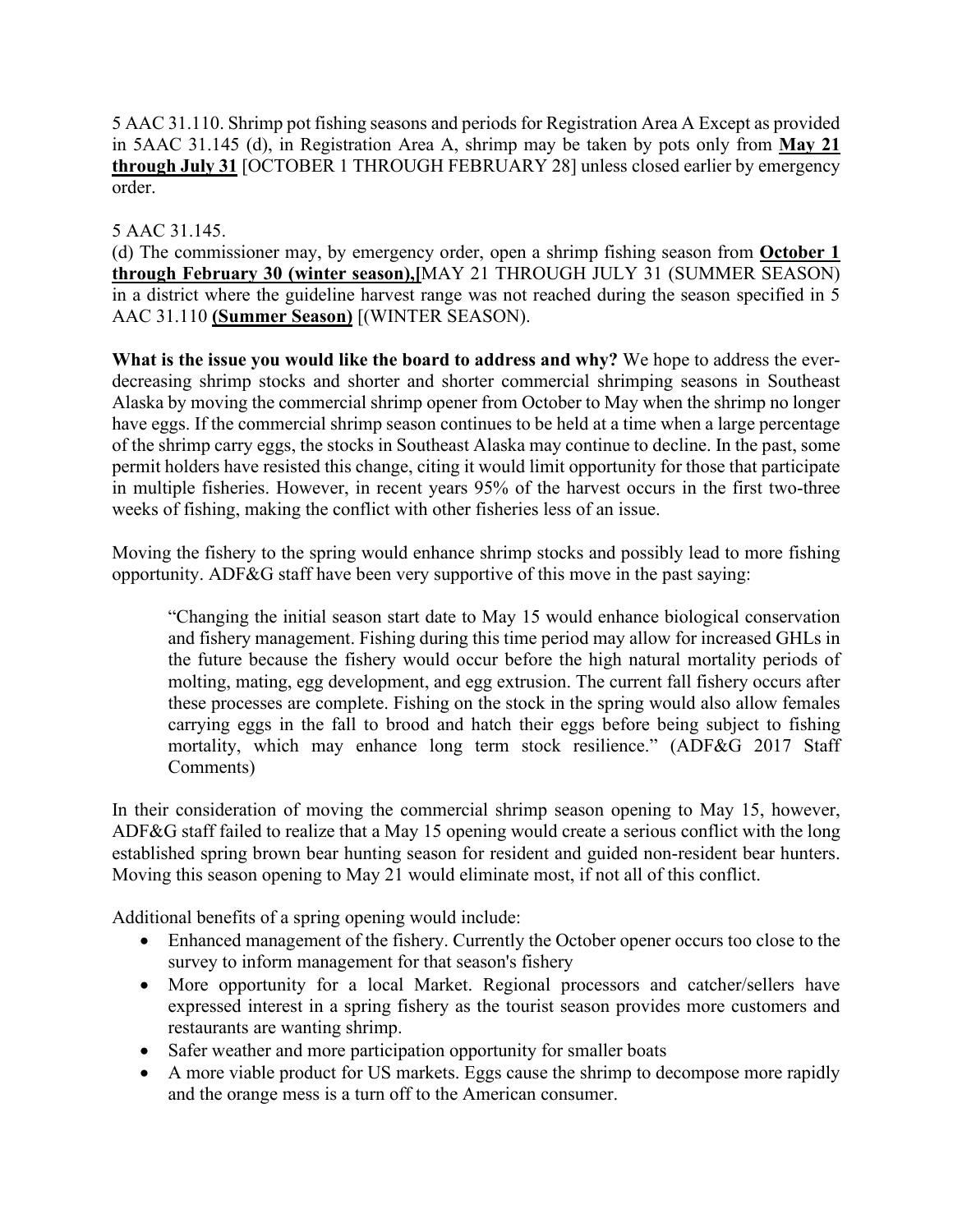| <b>PROPOSED BY:</b> Lucas Bastian | $(EF-F20-066)$ |
|-----------------------------------|----------------|
|                                   |                |

## **PROPOSAL 174**

## **5 AAC 31.110. Shrimp pot fishing seasons and periods for Registration Area A and 5 AAC 31.145. Southeastern Alaska Area Pot Shrimp Fishery Management Plan.**

Change the pot shrimp season in Districts 2 and 6 from a fall/winter season to spring/summer season, as follows:

5 AAC 31.110(#) Shrimp pot fishing seasons and periods for Registration Area A:

Except as provided in 5 AAC 31.145(d) and Districts 2 and 6, in Registration Area A, shrimp may be taken by pots only from October 1 through February 28, unless closed by emergency order. In district 2 and 6, shrimp may be taken by pots only from May 15th through July 31st, unless closed earlier by emergency order.

**What is the issue you would like the board to address and why?** Currently shrimp season is managed with a fall opener for a small percentage of fishermen and overseas markets. Shrimp in Southeast Alaska are harvested during the fall while the shrimp are bearing eggs. The shrimp stocks continue to decrease and most commercial shrimpers agree shrimp need to be caught during the spring and early summer.

Directly to our south, British Columbia has a sustainable spot prawn fishery. British Columbia has a few similarities with Alaska concerning their commercial fishery. They have a limited entry program to restrict the numbers of permit holders fishing commercially. They restrict the number of pots a vessel can fish and the size volume of the pots. They also have specific sections set aside for recreational fishermen. Harvest logs are required and seasons are closed when a certain catch level has been met.

British Columbia manages their commercial shrimp fishery differently from Alaska several different ways. Fishermen can only haul each shrimp pot once per day. All female shrimp with eggs must be released as well as all shrimp under a certain size. Pots have a minimum mesh size restriction to allow escapement of undersized shrimp. Their shrimp season opens in May and last through the mid to later part of June. The reason for a May opener is to allow "spawners" to release their eggs. Recreational shrimp closures will often occur during winter months to allow "spawners" to release their eggs.

Southeast Alaska waters are directly north of British Columbia. British Columbia has a sustainable fishery. The fishery is recognized by the David Suzuki Foundation/Seachoice program as a BEST CHOICE, the Vancouver Aquarium Vancouver Aquarium's Ocean Wise program as GREEN, and the Monterey Bay Aquarium's Seafood Watch as a BEST CHOICE. Southeast Alaska shrimp fishery is only known as a depleted fishery.

The East POW AC would like our represented commercial fishing districts of 2 and 6 to be the turning point for Alaska to have a sustainable shrimp fishery. As British Columbia has proven,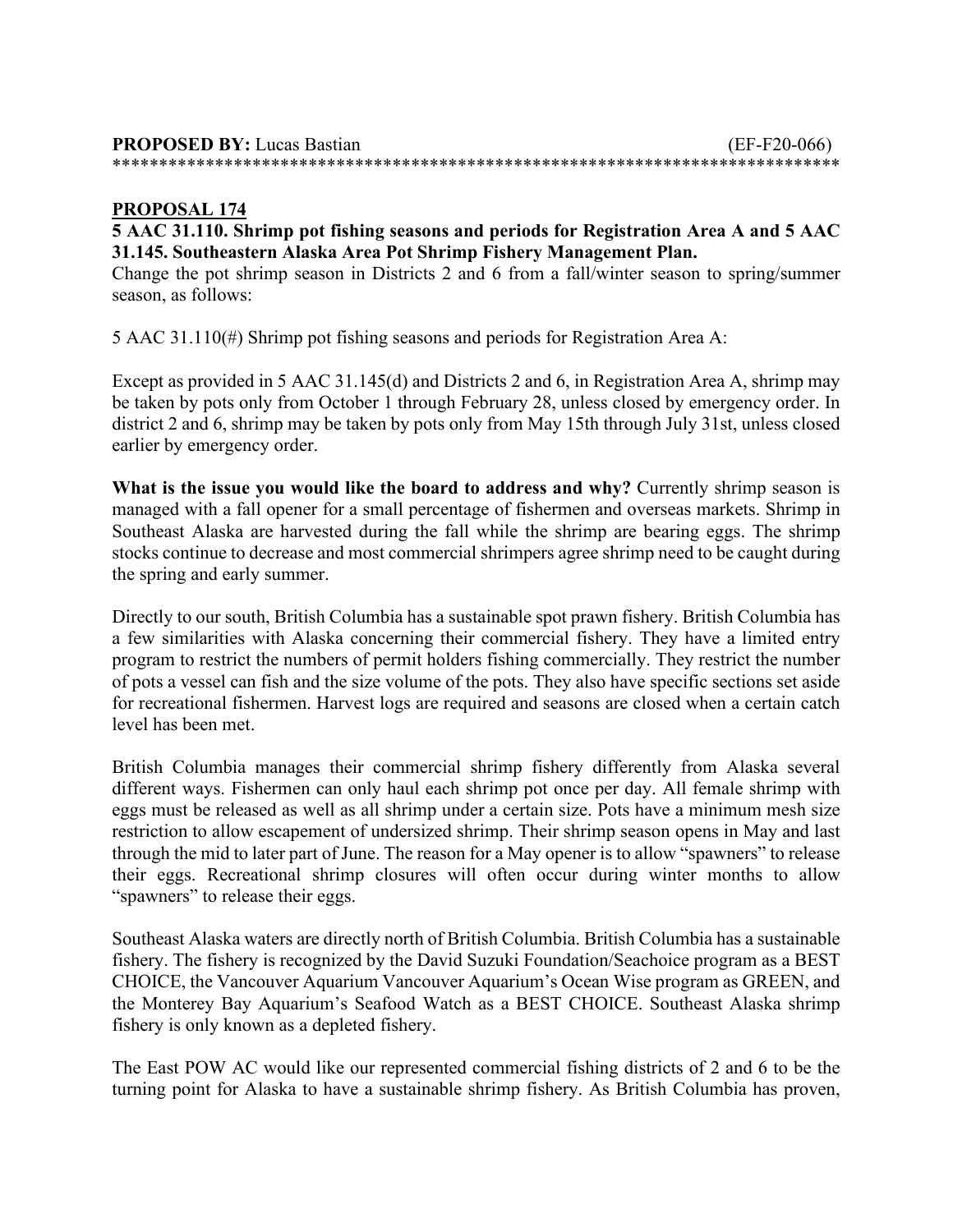shrimp stocks remain sustainable only if the egg bearing females are allowed to release their eggs prior to an open commercial season. Having a spring season will allow for local sales of the shrimp and a product which is more desirable to the local market. Shrimp with eggs are not desired by the local consumer. At the same time, 90% of British Columbia's shrimp sales are to overseas consumers. When asked, a large percentage of the commercial shrimp fishermen support a spring shrimp fishery in Alaska.

**PROPOSED BY:** East Prince of Wales Fish and Game Advisory Committee (EF-F20-094) \*\*\*\*\*\*\*\*\*\*\*\*\*\*\*\*\*\*\*\*\*\*\*\*\*\*\*\*\*\*\*\*\*\*\*\*\*\*\*\*\*\*\*\*\*\*\*\*\*\*\*\*\*\*\*\*\*\*\*\*\*\*\*\*\*\*\*\*\*\*\*\*\*\*\*\*\*\*

## **PROPOSAL 175**

#### **5 AAC 31.124. Lawful shrimp pot gear for Registration Area A.**

Limit the number of shrimp pots that may be deployed on a longline to 10, as follows:

5 AAC 31.124. Limit of no more than 10 shrimp pots per string.

**What is the issue you would like the board to address and why?** Limit deployment of no more of 10 shrimp pots per string. This would slow the pace of the fishery, and further provide for gear standardization between large boats and small boats.

Background:

Commercial harvest of shrimp in Southeast Alaska utilizing pot gear began in the late 1960s and continued sporadically with low effort until the mid-1980s, peaking in the mid-1990s. In 1995, the CFEC was petitioned to include pot gear for shrimp into the limited entry program. The pot shrimp fishery is now limited entry and there are currently 256 active and interim permits of the 329 originally issued. In 1997, regulations were adopted that significantly affected the Southeast Alaska Pot Shrimp fishery. These regulations include the current daily fishing periods, pot sizes, and pot limits. These restrictions had several effects: I) decreased efficiency of the fleet, producing a slower-paced and more orderly fishery; 2) reduced the harvest of small shrimp by limiting fishing hours, leading to longer soak times which allows mesh size to passively sort out smaller shrimp; and 3) provided for gear standardization, allowing fishery performance data to be utilized by managers.

The department supports the concept of establishing regulations that reduce capture of small shrimp. Pot limits are generally allocative between small boat and large boat operations. There may be benefits in slowing the pace of the fishery in some regions.

| <b>PROPOSED BY: Don Westlund</b> | $(HQ-F20-031)$ |
|----------------------------------|----------------|
|                                  |                |

#### **PROPOSAL 176**

# **5 AAC 31.124. Lawful shrimp pot gear for Registration Area A.**

Reduce the number of shrimp pots that a vessel may fish, as follows:

5 AAC 31.124. Limits of 100 small pots or 75 large pots.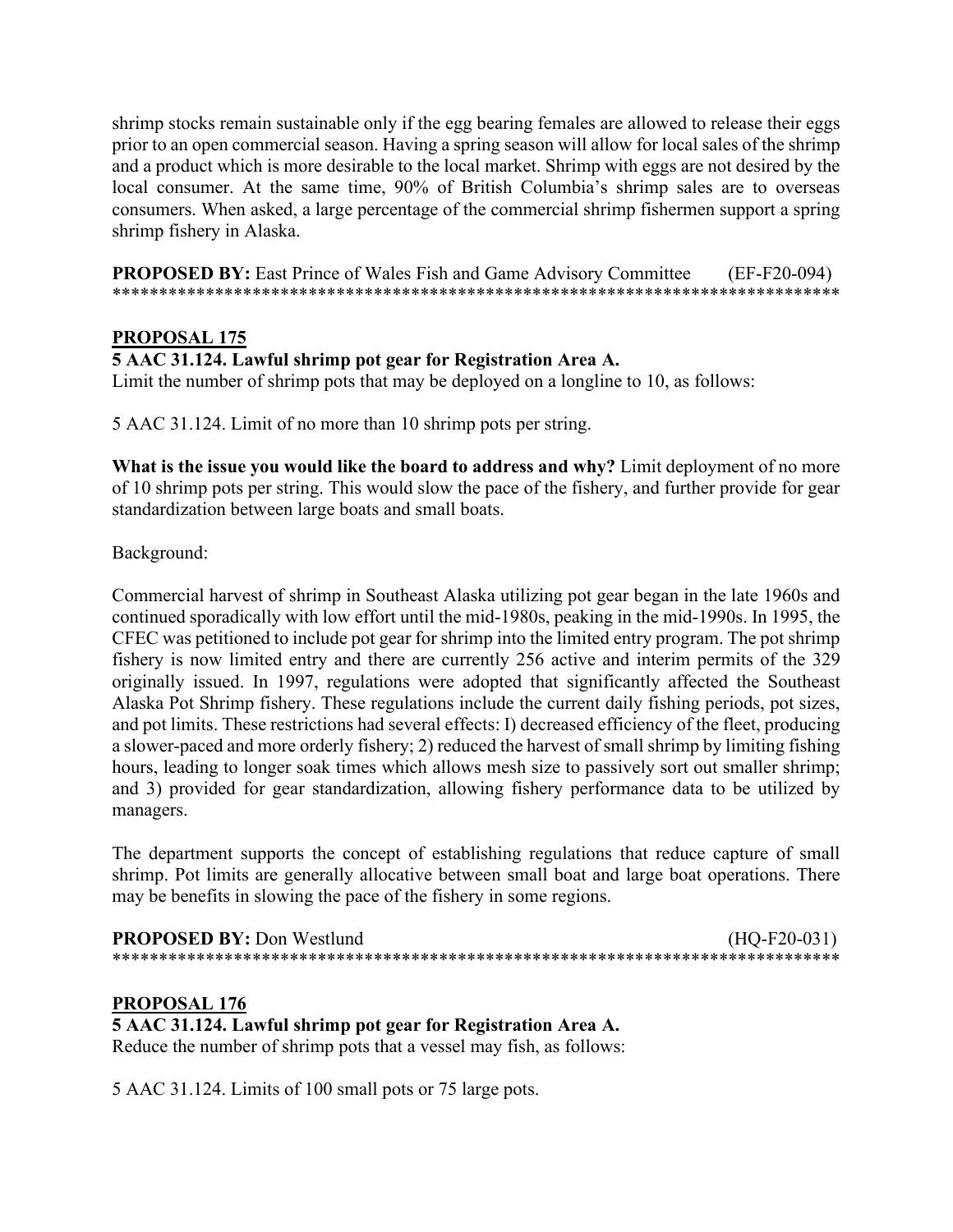**What is the issue you would like the board to address and why?** Reduction of shrimp pots. The shrimp fishery is a five month season. It has now become a one month or less derby. Derbies are never good for the resource and can lead to dangerous conditions that fishermen have to fish in (weather). It would reduce the daily catch. The managers would be able to more accurately determine catch and when to close the individual fishing districts.

Background: Commercial harvest of shrimp in Southeast Alaska utilizing pot gear began in the late l960s and continued sporadically with low effort until the mid-1980s, peaking in the mid-1990s. In 1995, the CFEC was petitioned to include pot gear for shrimp into the limited entry program. The pot shrimp fishery is now limited entry and there are currently 256 active and interim permits of the 329 originally issued. In 1997, regulations were adopted that significantly affected the Southeast Alaska Pot Shrimp fishery. These regulations include the current daily fishing periods, pot sizes, and pot limits. These restrictions had several effects: I) decreased efficiency of the fleet, producing a slower-paced and more orderly fishery; 2) reduced the harvest of small shrimp by limiting fishing hours, leading to longer soak times which allows mesh size to passively sort out smaller shrimp; and 3) provided for gear standardization, allowing fishery performance data to be utilized by managers.

The department supports the concept of establishing regulations that reduce capture of small shrimp. Pot limits are generally locative between small boat and large boat operations. There may be benefits m slowing the pace of the fishery in some regions.

256 active permits Currently 140 small or 100 large pots

256x140=35840 minus 256x100=25600  $=10240$  $/140$ = small pot reduction of 73 pot limits

256x100=25600 minus 256x75=19200  $=6400$ /100 =large pot reduction of 64 pot limits

73 small pot limits  $+ 64$  large pot limits  $= 137$  combined pot limits  $/2 = 68.5$  average pot limits reduced

| <b>PROPOSED BY: Don Westlund</b> | $(HQ-F20-032)$ |
|----------------------------------|----------------|
|                                  |                |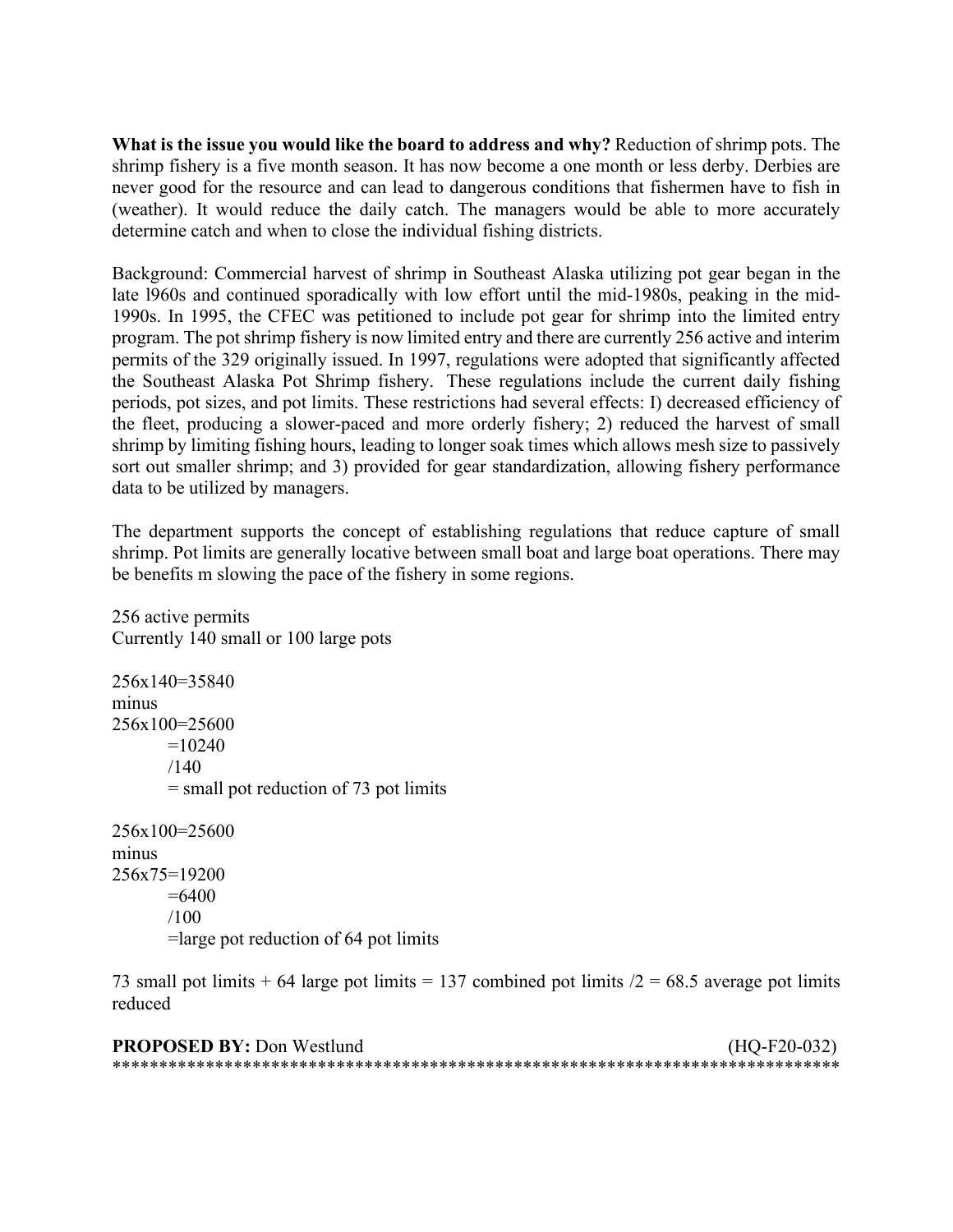## **PROPOSAL 177**

## **5 AAC 31.136. Closed waters in Registration Area A.**

Establish closed waters in the Hydaburg area of Section 3-A, as follows:

Hydaburg LAC proposes to close the following waters to commercial shrimp fisheries.

#### 5 AAC 31.105 Commercial Shrimp

(1) Section 3-A: waters of district 3 south and east of a line through Tlevak Narrows beginning at the eastern most tip of Turn Point at 55\* 15.78' N. lat, 133\* 07.23'W.long., to a point on Prince of Wales Island at 55\* 15.75' N. lat.,133\* 06.43' W. long., including Soda bay and its contiguous water, but excluding all waters of Meares Pass and its contiguous waters, AS WELL AS EXCLUDING SUKWAAN STRAITS FROM ROUND POINT 55\*.125064; -132.688544 ACROSS TO EEK POINT 55\*13770; -132.666874 NORTH TO THE HEAD OF NATZUHINI BAY 55\*270024; -132.849299 EXTENDING WEST TO THE OPENINGS OF NORTH PASS 55\*210175; -132961267 TO 55\*207138; -132938232 AND SOUTH PASS 55.168517; - 132.893346 TO 55\*.163067;-132890543.

**What is the issue you would like the board to address and why?** The Hydaburg LAC would like to close the commercial fishery in the waters adjacent to the community of Hydaburg. There has been a drastic decline in the shrimp available in the inside waters to personal use shrimp fisherman. Closing the waters to commercial shrimpers will give the shrimp time to rebuild the stocks in area.

| <b>PROPOSED BY: Anthony Christianson</b> | $(EF-F20-055)$ |
|------------------------------------------|----------------|
|                                          |                |

#### **PROPOSAL 178**

#### **5 AAC 31.136. Closed waters in Registration Area A.**

Expand waters closed to commercial pot shrimp fishery in Kasaan Bay, as follows:

5 AAC 31.136(4) Shrimp may not be taken: in the waters of Kasaan Bay south and west of a line that stretches from the northern most tip of Daisy Island located at 55'28.816'N lat, 132'19.397"W long, to the tip of Baker Point located at 55'30.805'N lat, 132'24.527'W, including all waters of Twelve-mile Arm;

**What is the issue you would like the board to address and why?** The 2013 October commercial shrimp season for District 2 has left the personal use shrimpers with low shrimp biomass. District 2 is a large area; however the commercial fishing fleet focused their efforts in the waters of Kasaan Bay and Twelve-mile Arm in 2013 which are adjacent to the communities of Hollis and Kasaan. Both areas were hard to navigate during the fishery from the large amount of commercial gear. After the 2013 commercial season, personal use fishermen had a hard time locating shrimp in the waters of Kasaan Bay and Twelve-mile Arm. When shrimp were/are harvested, the numbers of them caught are very low. The area used to receive moderate personal use fishing pressure throughout the year from residents of Prince of Wales Island as well as Ketchikan. Prince of Wales has a large population of subsistence / personal use users who rely on the land and ocean to feed their families. The island has a high cost of living with a financially depressed economy. ADF&G held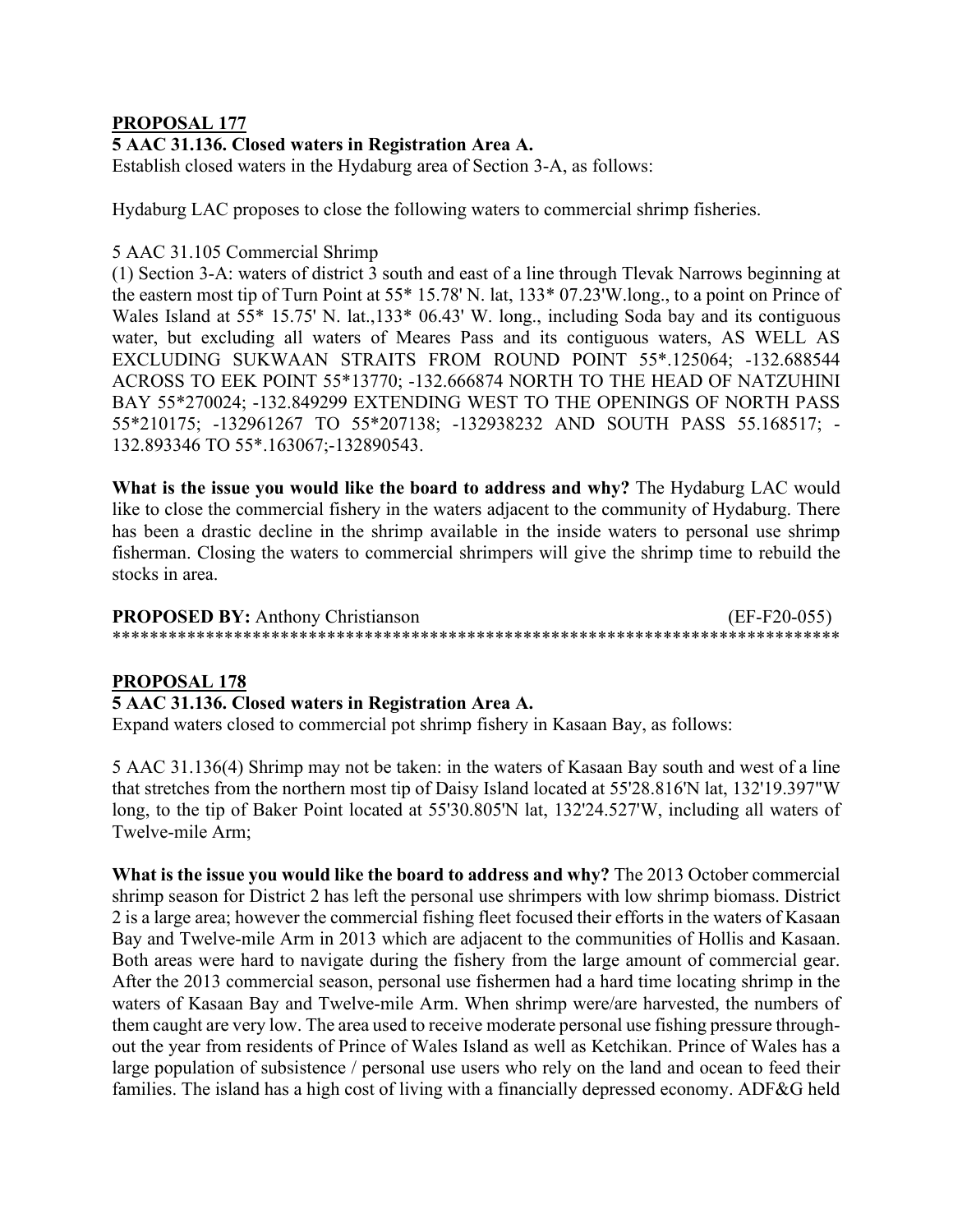a 2014 commercial shrimp season; however they closed Kasaan Bay and Twelve-mile Arm after a period where the commercial fishermen were catching very low numbers for the effort they put in to the fishery. Kasaan Bay and Twelve-mile Arm remained closed for the 2015 2016, and 2017 commercial shrimp seasons by emergency order due to a low biomass. ADF&G reopened Kasaan bay during the 2018 and 2019 season. During the 2019 season the commercial shrimp fishermen caught 42,500 pounds of shrimp when the GHL was set at 30,000 pounds. Currently the shrimp biomass is harvested commercially in October while the female shrimp contain eggs and is marketed to an overseas market. This commercial closure of a small section of Kasaan Bay to shrimping will have very little impact on the commercial fishery. The large commercial vessels can easily navigate to the surrounding open areas to commercial shrimp and away from the community of Kasaan who its members rely on a subsistence lifestyle to exist..

A regulation closure of the area to commercial shrimping would protect a relatively small percentage of District 2 to allow personal use fishermen to utilize the resource. Ketchikan personal use fishermen would benefit from closed commercial shrimp area as buoys in the Kasaan Bay are routinely observed with Ketchikan addresses. The area selected for the closure is in close proximity to the community of Kasaan.

**PROPOSED BY:** East Prince of Wales Fish and Game Advisory Committee (EF-F20-076) \*\*\*\*\*\*\*\*\*\*\*\*\*\*\*\*\*\*\*\*\*\*\*\*\*\*\*\*\*\*\*\*\*\*\*\*\*\*\*\*\*\*\*\*\*\*\*\*\*\*\*\*\*\*\*\*\*\*\*\*\*\*\*\*\*\*\*\*\*\*\*\*\*\*\*\*\*\*

#### **PROPOSAL 179**

#### **5 AAC 31.136. Closed waters in Registration Area A.**

Expand waters closed to commercial pot shrimp fishery in Twelve-Mile Arm, as follows:

5 AAC 31.136(4) Shrimp may not be taken: in the waters of Twelve-mile Arm south and west of a line that stretches from the northern most tip of Outer Point located at 55'31.233'N lat, 132'31.442"W long, to point located on Prince of Wales Island located at 55'31.937'N lat, 132'32.969'W, including all waters of Twelve-mile Arm;

**What is the issue you would like the board to address and why?** The 2013 October commercial shrimp season for District 2 has left the personal use shrimpers with low shrimp biomass. District 2 is a large area; however the commercial fishing fleet focused their efforts in the waters of Kasaan Bay and Twelve-mile Arm in 2013 which are adjacent to the communities of Hollis and Kasaan. Both areas were hard to navigate during the fishery from the large amount of commercial gear. After the 2013 commercial season, personal use fishermen had a hard time locating shrimp in the waters of Kasaan Bay and Twelve-mile Arm. When shrimp was harvested, the numbers of them caught, and continue today in the single digits and small in size. The area used to receive moderate personal use fishing pressure through-out the year from residents of Prince of Wales Island as well as Ketchikan. Prince of Wales has a large population of subsistence / personal use users who rely on the land and ocean to feed their families. The island has a high cost of living with a financially depressed economy. ADF&G held a 2014 commercial shrimp season; however they closed Kasaan Bay and Twelve-mile Arm after a period where the commercial fishermen were catching very low numbers for the effort they put in to the fishery. Kasaan Bay and Twelve-mile Arm remained closed for the 2015, 2016, and 2017 commercial shrimp seasons by emergency order due to a low biomass. ADF&G reopened Kasaan Bay and the start of Twelve-mile Arm during the 2018 and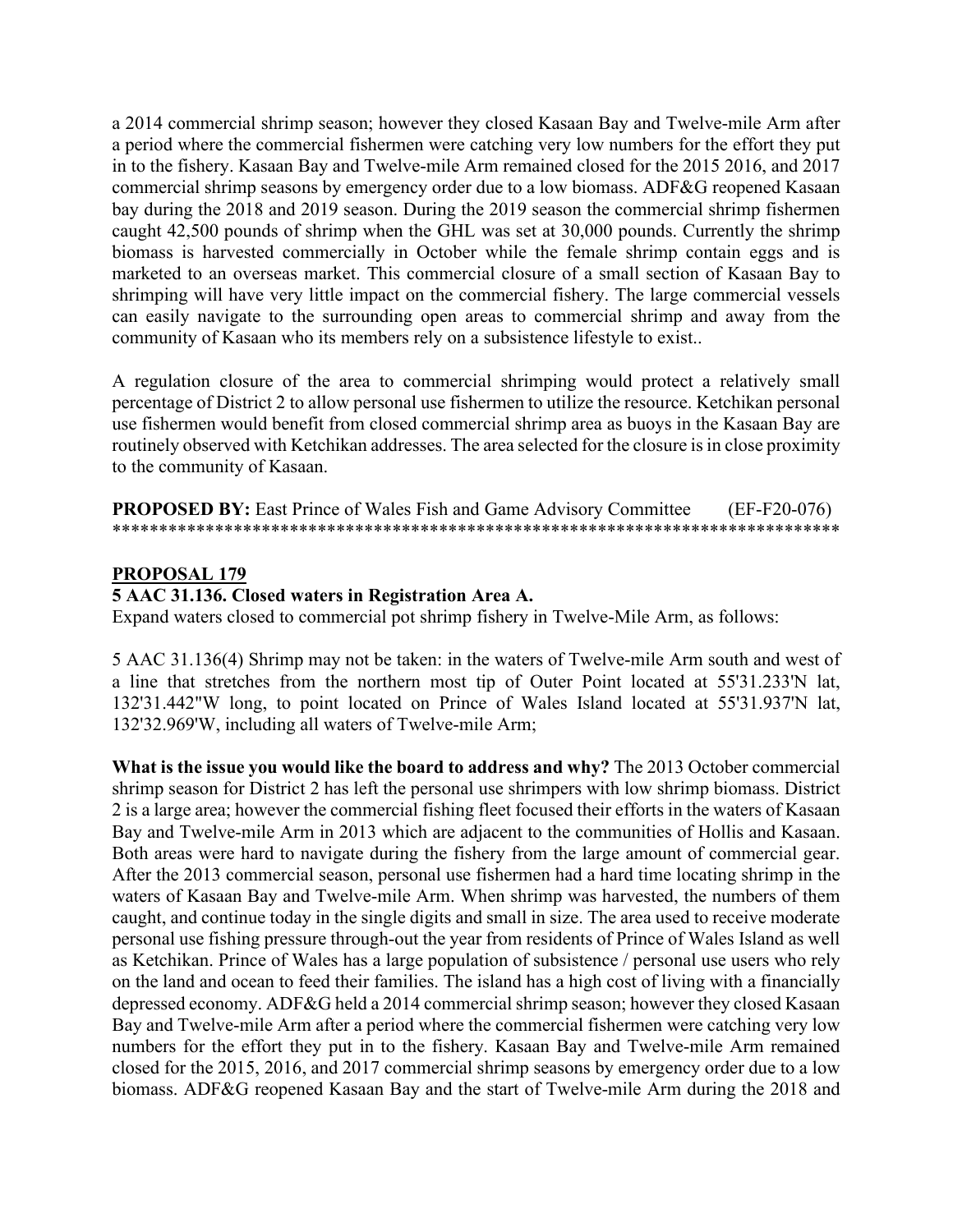2019 seasons. During the 2019 season the commercial shrimp fishermen caught 42,500 pounds of shrimp when the GHL was set at 30,000 pounds. Currently the shrimp biomass is harvested commercially in October while the female shrimp contain eggs and is marketed to an overseas market. This small commercial closure of a small section of Twelve-mile Arm to shrimping will have very little impact of the commercial fishery. The large commercial vessels can fish the surrounding open areas to commercial shrimping and away from the community of Hollis who its members rely on a subsistence lifestyle to exist.

A regulation closure of the area to commercial shrimping would protect a relatively small percentage of District 2 to allow personal use fishermen to utilize the resource. The area selected for the closure is in directly adjacent to the community of Hollis.

**PROPOSED BY:** East Prince of Wales Fish and Game Advisory Committee (EF-F20-078) \*\*\*\*\*\*\*\*\*\*\*\*\*\*\*\*\*\*\*\*\*\*\*\*\*\*\*\*\*\*\*\*\*\*\*\*\*\*\*\*\*\*\*\*\*\*\*\*\*\*\*\*\*\*\*\*\*\*\*\*\*\*\*\*\*\*\*\*\*\*\*\*\*\*\*\*\*\*

## **PROPOSAL 180**

**5 AAC 31.112. Sidestripe shrimp beam trawl fishing in Registration Area A.**

Repeal observer coverage requirement, as follows:

There would be no new regulation, Only deleting existing language. Repeal line (7) of part (b) of 5 AAC31.112

**What is the issue you would like the board to address and why?** I would ask the Board of Fish to repeal line number (7) of section (b) that reads (the commissioner may require an onboard observer on a vessel during fishing operations) . None of the other shrimp fisheries have this requirement. When engaged in sidestripe fishing I average around 600.00 per day, with one to two crewmembers. The cost of an observer would exceed my income on most days. I do not produce any more bycatch sidestripe fishing than I do pink/stripe peeler shrimp fishing. I have looked at cameras as another means of observation, though it still requires monitoring by Fish & Game, and with budget shortfalls do not see that as a viable alternative. I have been threatened with this added expense when requesting this fishery open.

**PROPOSED BY:** Brett Stillwaugh (EF-F20-103) \*\*\*\*\*\*\*\*\*\*\*\*\*\*\*\*\*\*\*\*\*\*\*\*\*\*\*\*\*\*\*\*\*\*\*\*\*\*\*\*\*\*\*\*\*\*\*\*\*\*\*\*\*\*\*\*\*\*\*\*\*\*\*\*\*\*\*\*\*\*\*\*\*\*\*\*\*\*

## **PROPOSAL 181**

#### **5 AAC 31.112. Sidestripe shrimp beam trawl fishing in Registration Area A.**

Open a directed sidestripe beam trawl fishery in District 8 for remainder of November-February season once the directed shrimp beam trawl fishery has closed, as follows:

5 AAC 31.112 add line (8) to section (b) to read, upon the closure of the Area 8, 4th pink quota of the year. The stand alone sidestripe shrimp trawl fishery will be opened until February 28th or the sidestripe quota has been taken.

What is the issue you would like the board to address and why? Over the last 20 years there have been limited times when there was a market for peeler shrimp (small pink/sidestripe shrimp).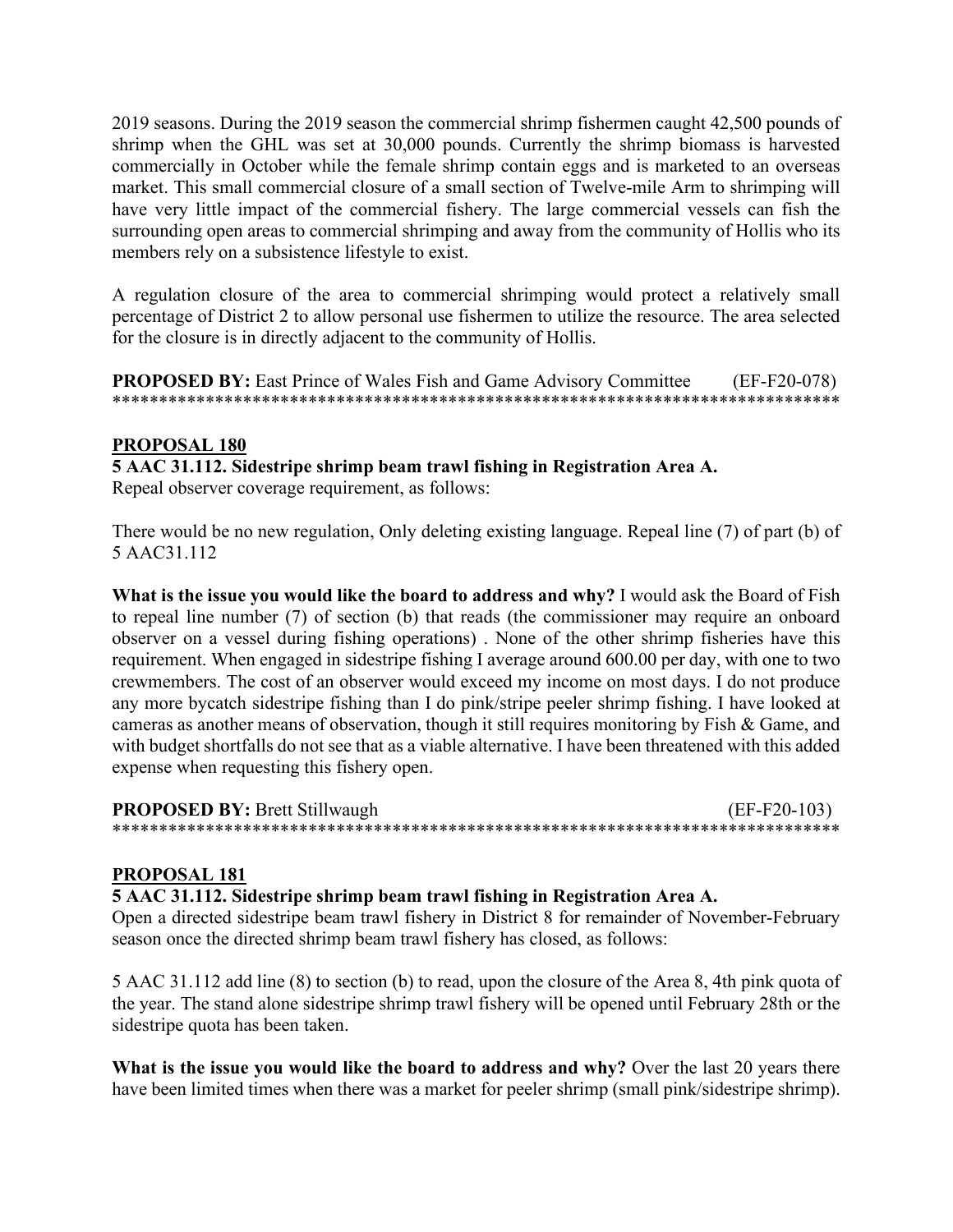The few beam trawlers fishing during these times worked primarily on larger sidestripe shrimp for the fresh, and frozen tail, and head-on markets. The best quality of sidestripe shrimp in Area 8 show up in the winter months, with the least amount of by-catch. In past years Fish & Game has been reluctant to open the stand alone sidestripe fishery after the 4th quota of the year is taken. The only reasoning I was told was lack of data, that I find hard to believe in a fishery that has been going since 1929. If nothing is changed the shrimp fisherman in area 8 will continue to lose opportunity and income. I looked at many different options from splitting quotas and redrawing area lines. This being the easiest least complicated way of addressing the issue without affecting the Trawlers fishing Pink shrimp. Any trawler would still be able to request a standalone sidestripe shrimp trawl fishery be opened after any one of the three earlier openings.

| <b>PROPOSED BY: Brett Stillwaugh</b> | $(EF-F20-125)$ |
|--------------------------------------|----------------|
|                                      |                |

#### **PROPOSAL 182**

#### **5 AAC 31.115. Shrimp pot guideline harvest ranges for Registration Area A.**

Divide the District 15 GHR into two fishing areas with distinct GHRs for the new areas, as follows:

5 AAC 31.115 (a)(15) is amended to read:

(15) District  $15: [0 - 20,000 \text{ POUNDS OF COONSTRIPE SHRIMP}]$ 

## **(A) Chilkoot, Lutak, and Taiya Inlets: 0 – 10,000 pounds of coonstripe shrimp; (B) remainder of District 15: 0 – 10,000 pounds of coonstripe shrimp;**

**What is the issue you would like the board to address and why?** Current regulations do not reflect management practices for the District 15 pot shrimp fishery that have been utilized since 2009. Past management practices of managing for one GHL for all of District 15 resulted in reductions of GHL and closures. The District 15 GHL for coonstripe shrimp was set at 20,000 pounds, the upper end of the GHR, through the 2004/05 season. It was reduced by 25% to 15,000 pounds for the 2005/06 season in response to concerns for stock health. The district was closed for three seasons from the 2006/07 season through 2008/09 season due to increased concerns for stock health. Beginning with the 2009/10 season, District 15 was split into two management areas, each with a specific management target to further address concerns for stock health. One target of 7,500 pounds was specific to "District 15-East," an area comprised of Chilkoot, Lutak, and Taiya Inlets. A second management target of 7,500 pounds was specified for "District 15-Remainder," which included the remainder of the district with Chilkat Inlet being the primary fishing area. This management strategy has allowed the department to better react to changes in the shrimp populations in these areas and provide for more sustainable fisheries.

| <b>PROPOSED BY:</b> Alaska Department of Fish and Game | $(HQ-F20-159)$ |
|--------------------------------------------------------|----------------|
|                                                        |                |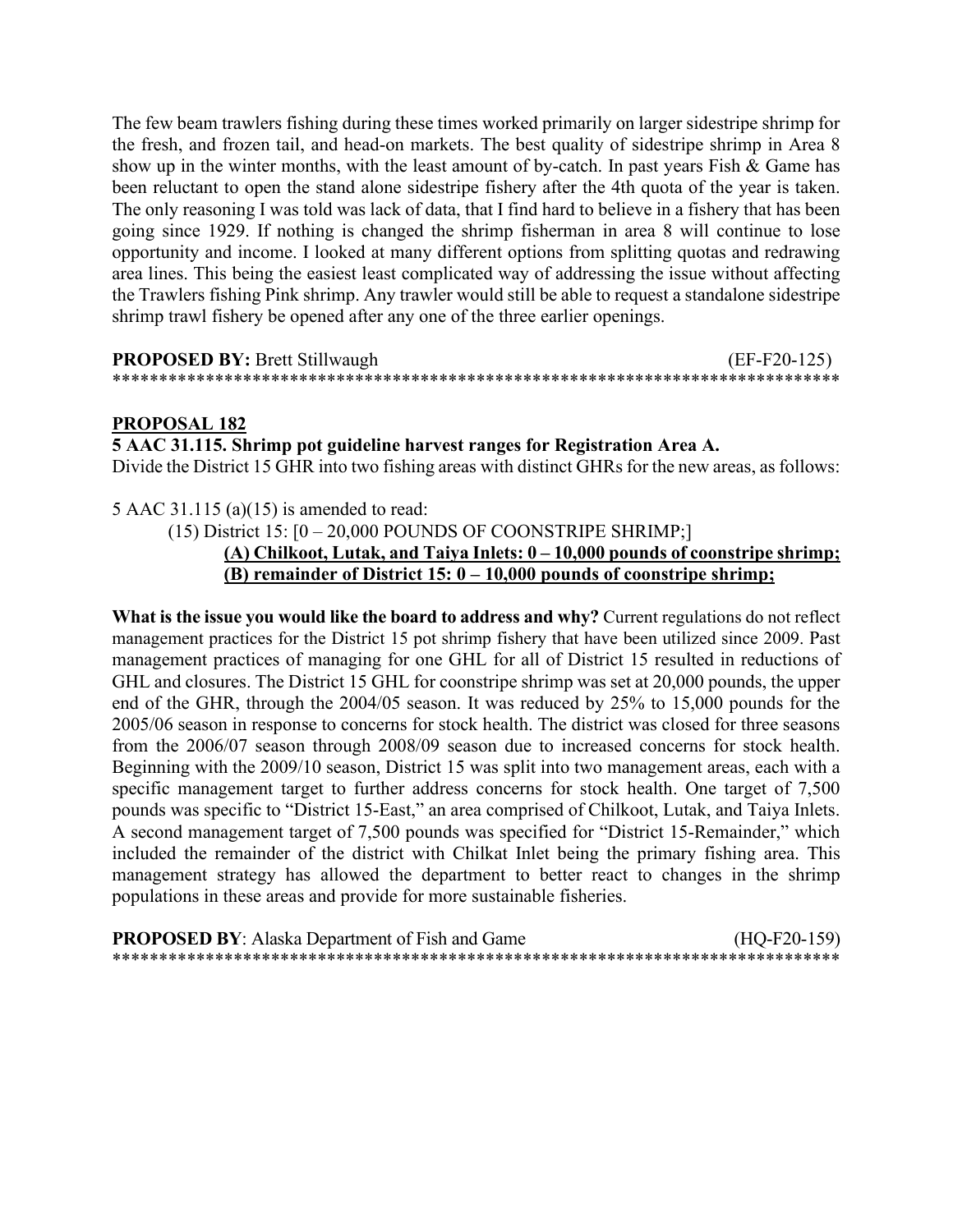#### **PROPOSAL 183**

## **5 AAC 47.035. Methods, means, and general provisions – Shellfish. and 5 AAC 77.660. Personal use shrimp fishery.**

Establish tunnel eye size requirements for ridged mesh shrimp pots in the personal use and sport fisheries, as follows:

5 AAC 47.035(k)(1) and 5 AAC 77.660(5)(A) A pot used to take shrimp under this chapter must have no more than four tunnel eye openings; no tunnel eye opening may exceed 15 inches in perimeter; except a rigid hard sided pot may have a tunnel eye opening not to exceed 20 inches in perimeter.;

**What is the issue you would like the board to address and why?** Many commercially available hard sided rigid sport shrimp pots have tunnel eye openings which exceed the 15 inch perimeter requirement. A commonly found shrimp pot has four tunnel eye openings that is rectangular in shape and measures 8 inches wide by 2 inches tall. The rectangular opening has extruder bars which prevent larger fish, crab and starfish from entering the pot.

Looking at the current regulation, a circular tunnel eye opening of 15 inches has a surface area opening of 17.904 square inches. A hard sided rigid mesh tunnel eye opening of 8 inches long by 2 inches high has a surface area opening area of 16 square inches. Even though these rigid mesh pots exceed the current perimeter requirement, they are actually smaller in surface area.

This proposed change in regulation will allow sport fishermen and personal use fishermen to fish with commonly sold rigid hard sided mesh shrimp pots legally in Southeastern Alaska waters. All other pot regulations will remain unchanged.

**PROPOSED BY:** East Prince of Wales Fish and Game Advisory Committee (EF-F20-091) \*\*\*\*\*\*\*\*\*\*\*\*\*\*\*\*\*\*\*\*\*\*\*\*\*\*\*\*\*\*\*\*\*\*\*\*\*\*\*\*\*\*\*\*\*\*\*\*\*\*\*\*\*\*\*\*\*\*\*\*\*\*\*\*\*\*\*\*\*\*\*\*\*\*\*\*\*\*

## **PROPOSAL 184**

#### **5 AAC 47.035. Methods, means, and general provisions – Shellfish.**

Clarify the practice of long-lining shrimp pots in the sport fishery, as follows:

**What is the issue you would like the board to address and why?** Longlining of shrimp pots is a common practice in the personal use shrimp fishery. It is specifically addressed in 5 AAC 77.660(4): *"unless otherwise provided for in this chapter, pots operated to take shrimp may be longlined; a buoy is not required for each pot, but at least one buoy on the longline must be marked as required in 5 AAC 77.010(d)".*

In the sport shrimp fishery there is no explicit statement on the practice of longlining; however, 5 AAC 47.035(f) states *"A sport fisherman using pots to take shellfish shall plainly and legibly inscribe the fisherman's first initial, last name, and home address on a keg or buoy attached to*  each pot." This would indicate that longlining shrimp pots in the sport fishery is not allowed because each pot is required to be labeled.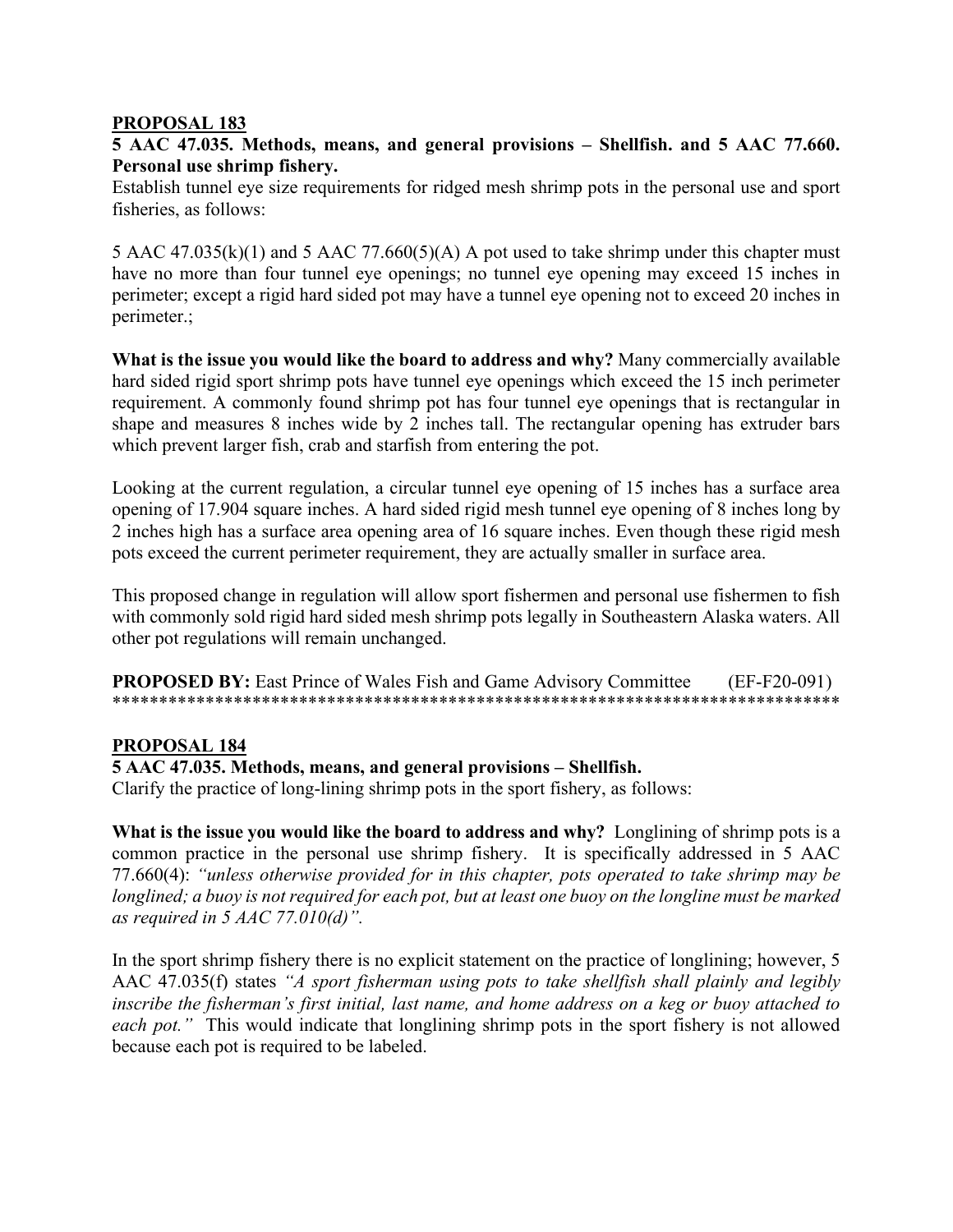We are seeking clarification on the board's intent on allowing longlining of shrimp pots in the sport fishery.

**PROPOSED BY:** Alaska Department of Fish and Game (HQ-F20-162) **\*\*\*\*\*\*\*\*\*\*\*\*\*\*\*\*\*\*\*\*\*\*\*\*\*\*\*\*\*\*\*\*\*\*\*\*\*\*\*\*\*\*\*\*\*\*\*\*\*\*\*\*\*\*\*\*\*\*\*\*\*\*\*\*\*\*\*\*\*\*\*\*\*\*\*\*\*\*\***

## **PROPOSAL 185**

### **5 AAC 47.035. Methods, means, and general provisions – Shellfish.**

Allow the use of artificial lights as an attractant when taking squid., as follows:

Adopt a new subsection of 5 AAC 47.035 Methods, means and general provisions – Finfish, to wit: (b) **(8) Squid may be taken with the aid of artificial lights.**

**What is the issue you would like the board to address and why?** In recent years, Market Squid (Doryteutitis Opalescens) have established a presence in Southeast Alaska and they have become a desirable species to catch for both human consumption and for use as bait. There are currently no regulations that specifically cover the taking of market squid, (i.e. no closed seasons and no bag limits). A common method to take squid in other western states is to utilize artificial lights to attract them. Since there is no law specifically allowing the use of artificial lights, local Wildlife Troopers, when encountering squid anglers, have been issuing warnings for using lights to take squid. I believe that allowing the use of artificial lights when taking squid will increase the opportunity for anglers to take advantage of this resource without doing it any harm. To support this opinion, in October of 2019, Mr. Ben Burford (doctoral candidate at Stanford University) gave a lecture at UAS Sitka Campus on the new market squid presence in Southeast Alaska. He has been studying the migration of these squid to our waters for the last several years. During the Q/A portion of his lecture, I specifically asked him if there was any level of rod and reel take of market squid that would harm their numbers in SE Alaska. He didn't hesitate in saying that there was no way that such a fishery could harm the market squid resource here.

**PROPOSED BY:** Sitka Fish and Game Advisory Committee (HO-F20-089) \*\*\*\*\*\*\*\*\*\*\*\*\*\*\*\*\*\*\*\*\*\*\*\*\*\*\*\*\*\*\*\*\*\*\*\*\*\*\*\*\*\*\*\*\*\*\*\*\*\*\*\*\*\*\*\*\*\*\*\*\*\*\*\*\*\*\*\*\*\*\*\*\*\*\*\*\*\*

#### **PROPOSAL 186**

#### **5 AAC 47.035. Methods, means, and general provisions – Shellfish.**

Allow the take of squid with hook and line gear with an unlimited number of hooks, as follows:

Adopt a new subsection of 5 AAC 47.035 Methods, means and general provisions – Finfish, to wit: (b) **(7) Squid may be taken by hook and line with up to unlimited number of hooks or jigs.**

**What is the issue you would like the board to address and why?** In recent years, market squid (Doryteutitis Opalescens) have established a presence in Southeast Alaska and they have become a desirable species to catch for both human consumption and for use as bait. There are currently no regulations that cover the taking of market squid, (i.e. no closed seasons and no bag limits) with the exception of 5 AAC 75.020 Sport fishing gear (a)(5) which limits anglers to the use of 2 hooks. Squid jigs & Sabiki rigs are commonly available in strings of 5-6 jigs/hooks. Local Wildlife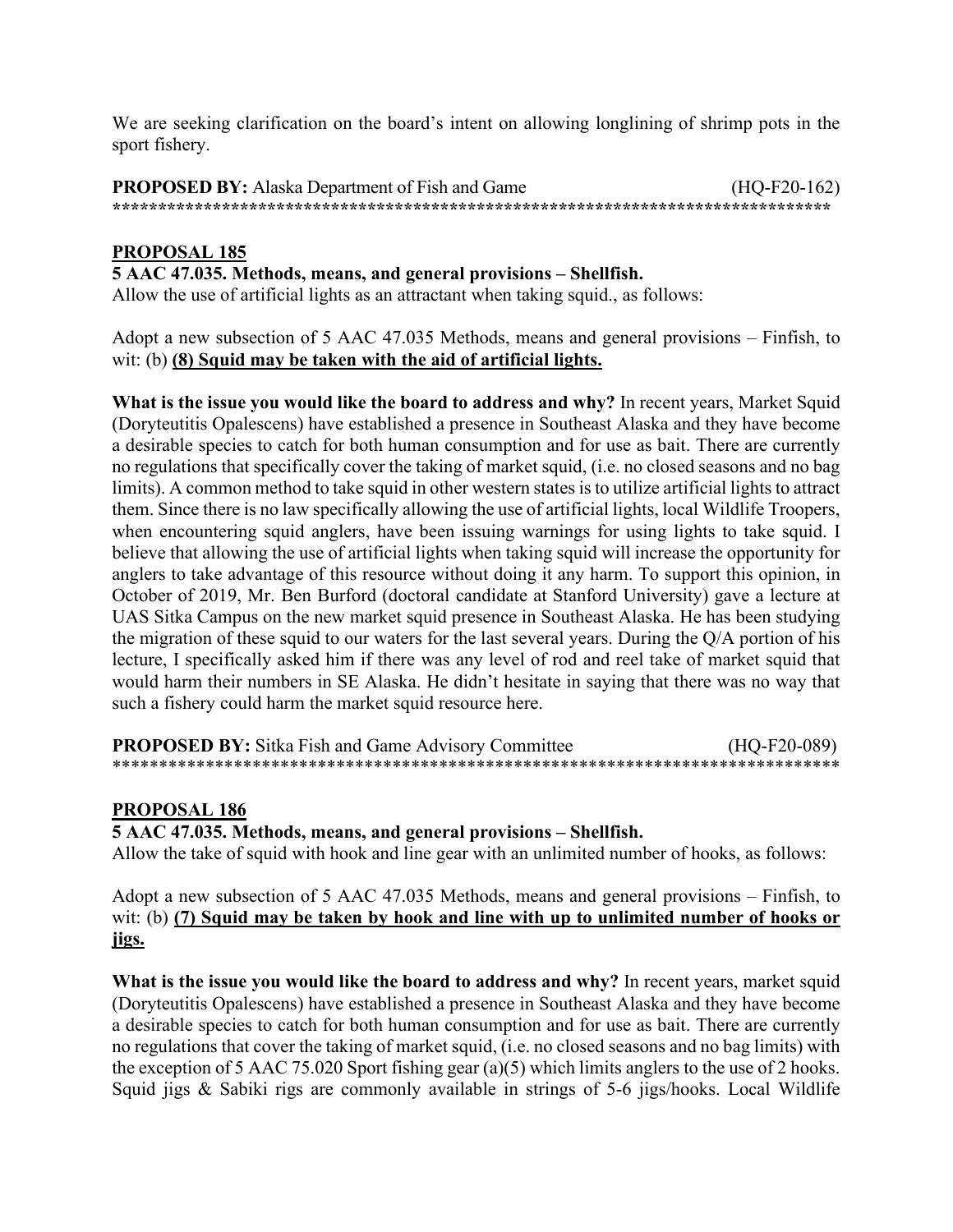Troopers, when encountering squid anglers, with no alternative law available to them have been enforcing the 2 hook law.

Since market squid are forage fish versus game species, I believe the law on number of hooks should be expanded. This has already been done for two other forage fish (herring and smelt) in 5 AAC 75.030 which allows use of 15 or less hooks. I do not believe this change to regulations would hurt the market squid resource. To support this opinion, in October of 2019, Mr. Ben Burford (doctoral candidate at Stanford University) gave a lecture at UAS Sitka Campus on the new market squid presence in Southeast Alaska. He has been studying the migration of these squid to our waters for the last several years. During the Q/A portion of his lecture, I specifically asked him if there was any level of rod and reel take of market squid that would harm their numbers in SE Alaska. He didn't hesitate in saying that there was no way that such a fishery could harm the market squid resource here. Allowing the use of more than 2 hooks would increase the opportunity for anglers to take advantage of this resource.

| <b>PROPOSED BY:</b> Sitka Fish and Game Advisory Committee | $(HQ-F20-090)$ |
|------------------------------------------------------------|----------------|
|                                                            |                |

#### **PROPOSAL 187**

#### **5 AAC 38.140. Southeastern Alaska Sea Cucumber Management Plan.**

Allow the department to modify weekly fishing periods by emergency order during the weeks of Christmas and New Year's Day, as follows:

5 AAC 38.140. Southeast Alaska Sea Cucumber Management Plan. (b) **(3) during the weeks of Christmas and New Years the commissioner may, by emergency order, open the fishery on days to maximize the harvest.**

**What is the issue you would like the board to address and why?** The Southeast Alaska Regional Dive Fisheries Association would like to give ADF&G the flexibility to manage the southeast Alaska sea cucumber fishery during the Christmas and New Year's holidays. Right now, by regulation, the sea cucumber fishery opens on Monday/Tuesday. In years when the holidays fall on those days or the day after divers and processors may not operate. The department currently does not have the regulatory flexibility to change those days to accommodate the fisheries. This proposal would give the department that needed flexibility.

**PROPOSED BY:** Southeast Alaska Regional Dive Fisheries Association (HQ-F20-098) \*\*\*\*\*\*\*\*\*\*\*\*\*\*\*\*\*\*\*\*\*\*\*\*\*\*\*\*\*\*\*\*\*\*\*\*\*\*\*\*\*\*\*\*\*\*\*\*\*\*\*\*\*\*\*\*\*\*\*\*\*\*\*\*\*\*\*\*\*\*\*\*\*\*\*\*\*\*

#### **PROPOSAL 188**

**5 AAC 38.140. Southeastern Alaska Sea Cucumber Management Plan.**

Change the start of the sea cucumber fishery from October 1 to the first Monday or Tuesday of October, as follows:

5 AAC 38.140. Southeastern Alaska Sea Cucumber Management Plan.

(b) Sea Cucumbers may be taken from **the first Monday/Tuesday** [OCTOBER 1] **in October** through March 31 during the fishing period established by emergency order.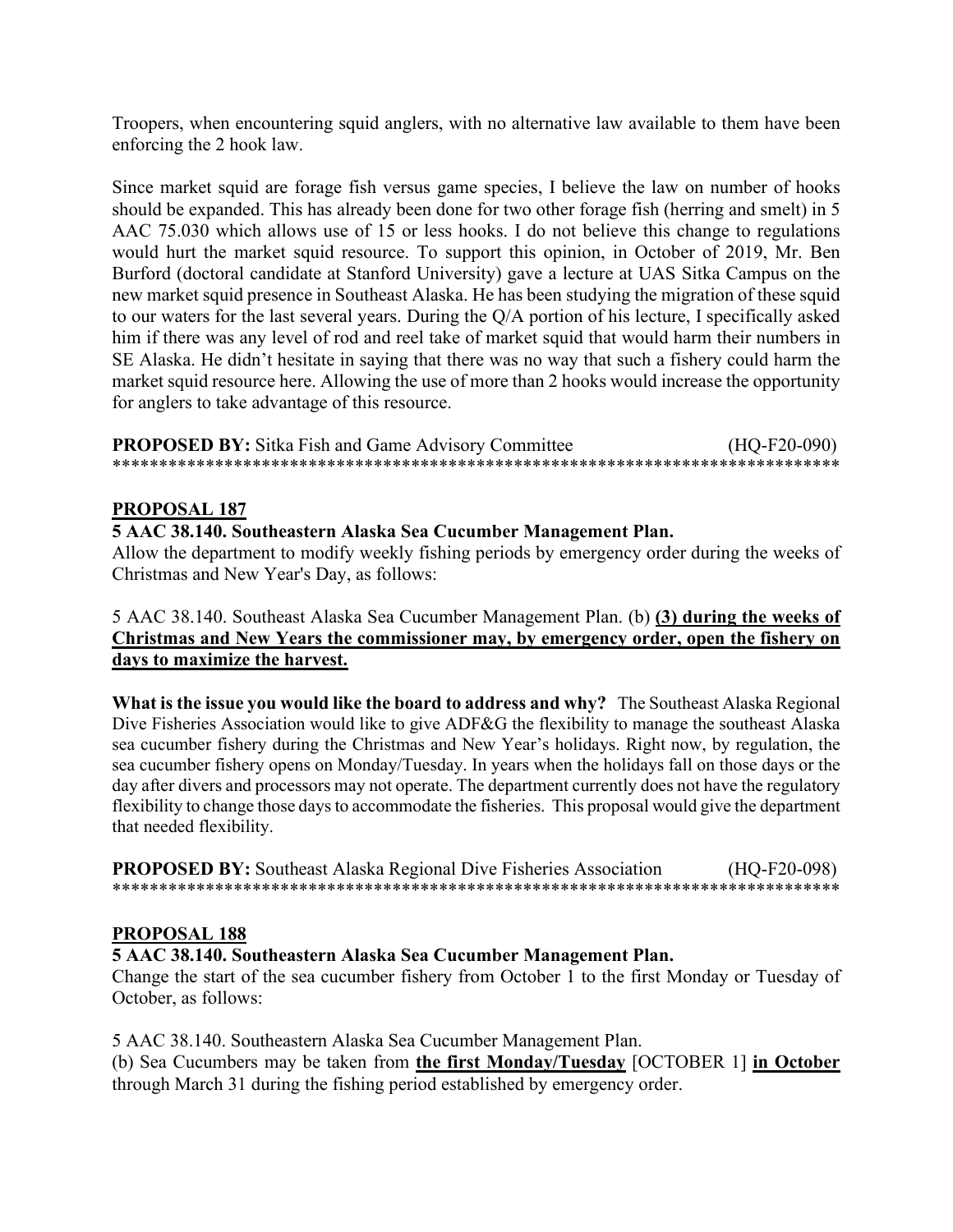**What is the issue you would like the board to address and why?** The Southeast Alaska Regional Dive Fisheries Association (SARDFA) would like to clarify that the opening week of the Registration Area A sea cucumber fishery starts during the first full week of October that includes a Monday and Tuesday.

In 2019 the first day of October fell on a Tuesday. Divers wanted a full fishing period (Monday and Tuesday) so ADF&G did not open the fishery the first week of October but opened the fishery on the second week.

SARDFA would like to change the wording of the current regulation to avoid this confusion in the future.

**PROPOSED BY:** Southeast Alaska Regional Dive Fisheries Association (HQ-F20-100) \*\*\*\*\*\*\*\*\*\*\*\*\*\*\*\*\*\*\*\*\*\*\*\*\*\*\*\*\*\*\*\*\*\*\*\*\*\*\*\*\*\*\*\*\*\*\*\*\*\*\*\*\*\*\*\*\*\*\*\*\*\*\*\*\*\*\*\*\*\*\*\*\*\*\*\*\*\*

#### **PROPOSAL 189**

#### **5 AAC 38.142. Southeastern Alaska Geoduck Fishery Management Plan.**

Allow the department to increase the number of divers allowed to fish from a vessel from two to four by emergency order, as follows:

5 AAC 38.142. Southeast Alaska Geoduck Fishery Management Plan. (p) During an open geoduck fishing period, no more than two CFEC geoduck permit holders may conduct fishing operations from, or deliver geoducks from, a vessel licensed and registered to commercially fish for geoduck. From 24 hours before, during and for 24 hours after a fishing period, or when commercially harvested geoducks are on board the vessel, no more than three CFEC geoduck permit holders may be on board a vessel that is registered to commercially fish for geoduck.

#### **(1) The commissioner may by emergency order modify the number of CFEC geoduck permit holders able to be onboard or fish from a registered vessel to four divers.**

**What is the issue you would like the board to address and why?** In the geoduck clam fishery only 2 divers can fish from one vessel (5 AAC 38.142 (p)). However, late in the season it is often difficult to harvest the guideline harvest level (GHL) in some remote areas. We would like to have up to four CFEC geoduck permit holders conduct fishing operations from a vessel that is registered to commercially fish for geoducks to make it more economical to harvest the remaining GHL. This would be done late in the season when only remote areas are open.

**PROPOSED BY:** Southeast Alaska Regional Dive Fisheries Association (HQ-F20-099) \*\*\*\*\*\*\*\*\*\*\*\*\*\*\*\*\*\*\*\*\*\*\*\*\*\*\*\*\*\*\*\*\*\*\*\*\*\*\*\*\*\*\*\*\*\*\*\*\*\*\*\*\*\*\*\*\*\*\*\*\*\*\*\*\*\*\*\*\*\*\*\*\*\*\*\*\*\*